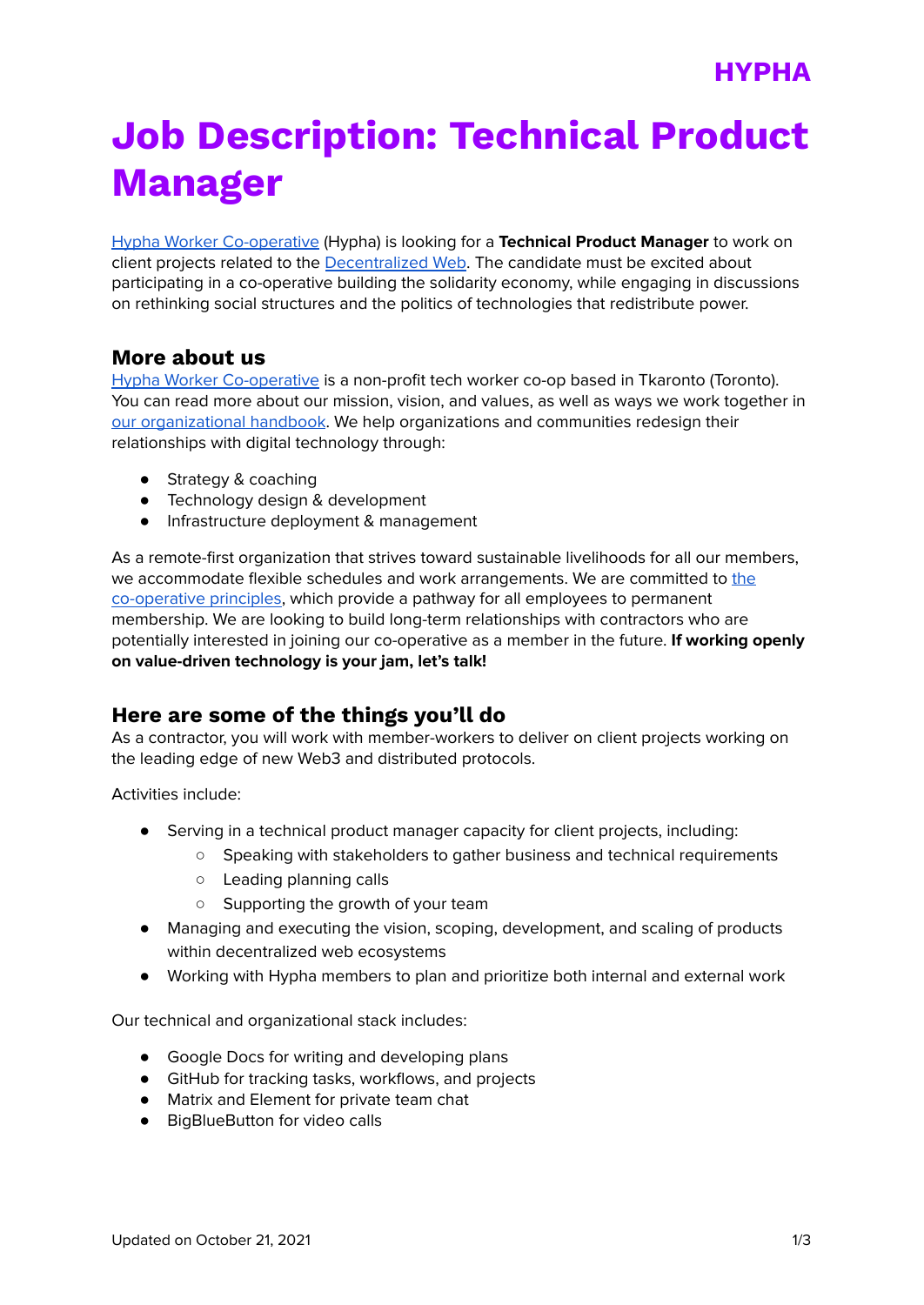

We know no one checks every box. If you have experience with two or more of these tools, and are curious about the others, please reach out to us. To see more of the technologies we use and how we work together, check out our GitHub [organization.](https://github.com/hyphacoop)

# **Qualifications and skills we are looking for**

- 3+ years of technical product management experience delivering products from conception to launch and maturation through an established roadmap
- Well-rounded project management skills
- Ability to balance stakeholder relationships
- Experience in any of these areas is a bonus: governance, DAOs, crypto-economics, dApps, cloud architecture, DevOps, product design, UX
- Ability to shift perspectives and approach problems from the point of view of people using and impacted by the products being built
- Ability to think creatively and didactically about technology, design, and building socio-technical systems
- Knowledge of Agile and Scrum software development approaches
- Experience working with, supporting, or contributing to an open source project
- Experience with collaborative development and remote working tools, such as source code repositories, bug trackers, project boards, chat, and videoconferencing
- Ability to work independently and collaborate in a distributed team environment, and with collaborators across different time zones
- Strong planning and problem-solving skills with the ability to multitask and meet deadlines
- Excellent time management skills and the ability to prioritize work
- Clear and compassionate oral, written, and public communication skills
- Demonstrated commitment to the principles of equity and diversity with alignment on Hypha's [mission](https://handbook.hypha.coop/vision.html) and values

### **Location**

Remote position, with a preference for Toronto-based contractors.

### **Compensation**

CAD\$8,000-12,000 per month depending on experience and availability.

### **Hours and term**

**Full time (contract) position for one year, starting immediately**. Work of up to 32 hours per week (Hypha full time is 4 days per week). Possibility of offer of employment (and evental and path to [membership\)](https://handbook.hypha.coop/bylaws.html#2-membership) after contract term.

### **Process to apply**

To be considered, please submit this form <https://forms.gle/bgbVPX1WFLj7yaUK9> with the following:

- **Covering statement** outlining why you are a fit for the position, this could include:
	- Description of a recent project where you demonstrate these skills
		- Links to a portfolio or previous work
		- Mention of how you heard about this position (e.g., job board, listserv, etc.)
- **CV** (ideally as a PDF) emailed to [hiring@hypha.coop](mailto:hiring@hypha.coop)